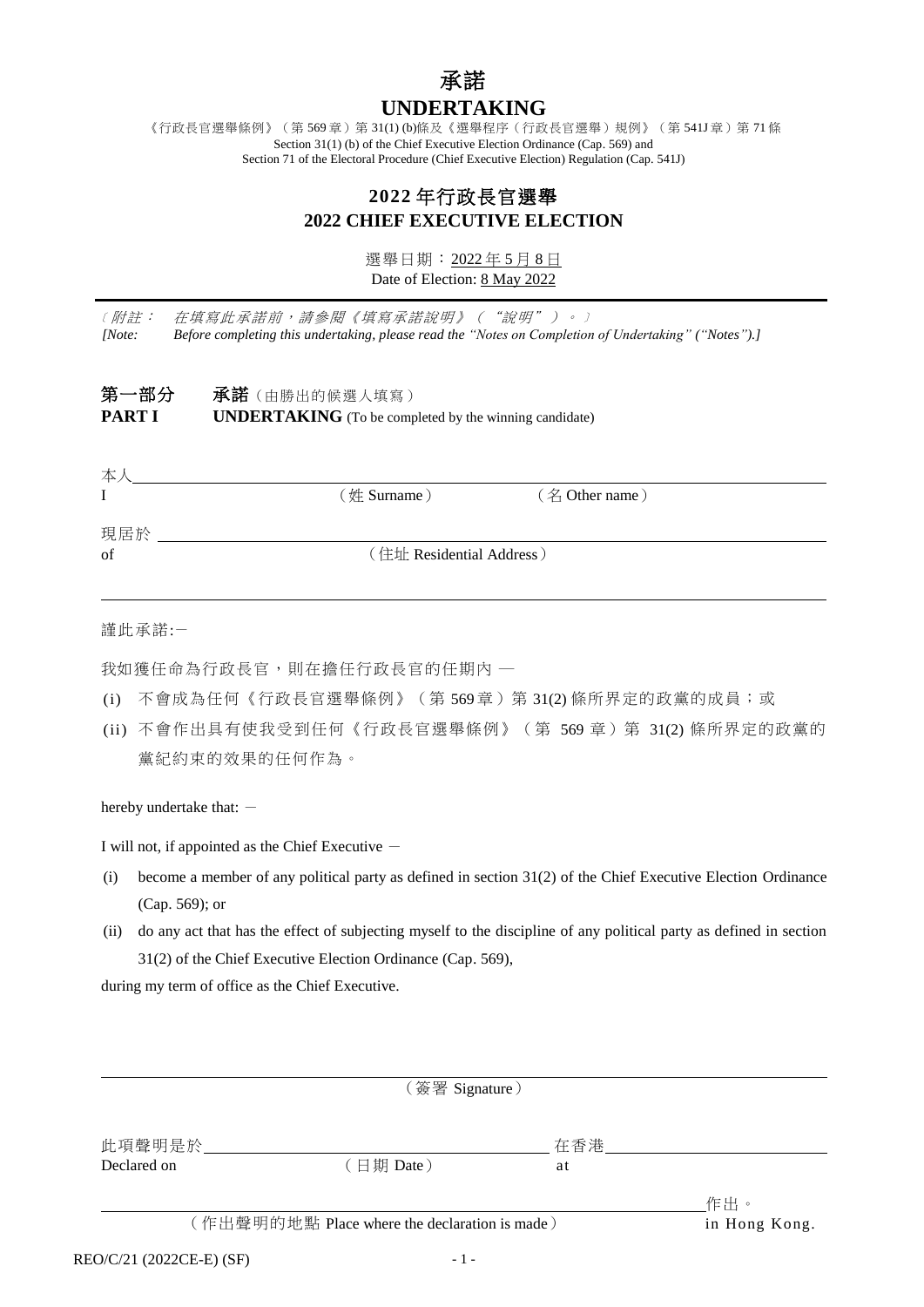| <b>PART II</b> | 見證〔由見證人 "填寫〕<br>第二部分<br><b>ATTESTATION</b> (To be completed by a witness <sup>#</sup> )                                                                  |
|----------------|----------------------------------------------------------------------------------------------------------------------------------------------------------|
| 1.             | 我聲明此承諾第一部分是於我在場下由勝出的候選人親自填寫及簽署。<br>I hereby declare that PART I of this undertaking was completed and signed by the winning candidate in my<br>presence. |
| 2.             | 我的個人資料如下一<br>My personal particulars are as follows -                                                                                                    |
|                | Name in Chinese                                                                                                                                          |
|                | 英文姓名〔正楷〕:<br>[姓 Surname]<br>[名 Other name]<br>Name in English<br>(in BLOCK LETTERS)                                                                      |
|                | <b>Identity Document</b><br>(請註明類別及號碼)(見說明第2項)<br>(please specify type and number) (see Note 2)                                                          |
|                | 地址:<br>Address                                                                                                                                           |
| 日期:<br>Date    | 見證人簽署:_______<br>Signature of Witness                                                                                                                    |

# 此承諾必須於見證人在場下由勝出的候選人填寫及簽署。見證人須持有身分證明文件並年滿 18 歲。 This undertaking should be completed and signed by the winning candidate in the presence of a witness who can be any person who is in possession of an identity document and aged 18 years or over.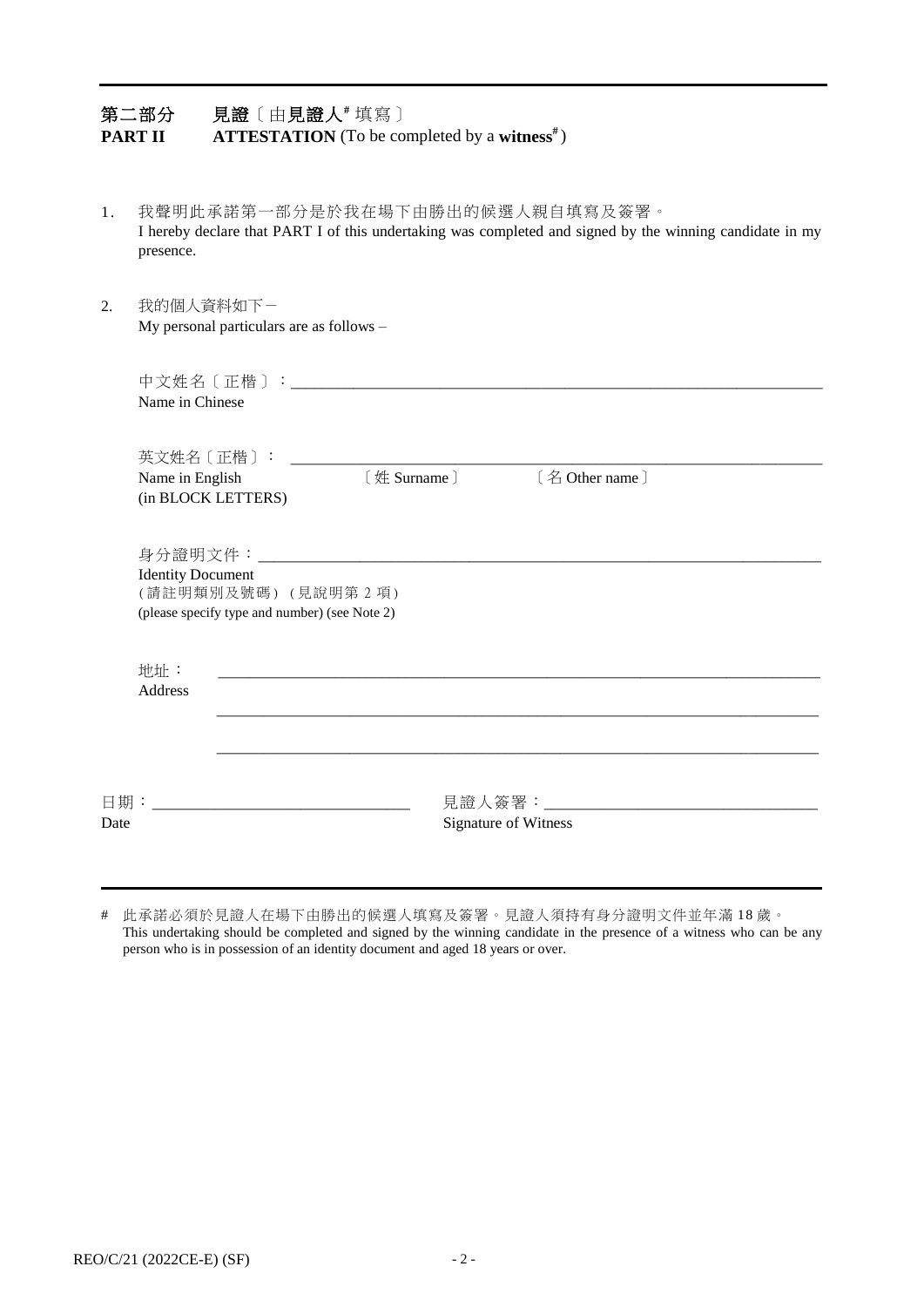# 填寫承諾說明 **Notes on Completion of Undertaking**

1. 此承諾內提及的選舉是指根據《行政長官選舉條例》(第 569 章)第 23 或 24 條進行的投票。 就有競逐的選舉而言,選舉日期是指首三輪投票的日期。根據《選舉程序(行政長官選舉) 規例》(第 541J 章) 第 17(3)條, 在有競逐的選舉中, 如須進行第四輪或其後任何一輪投票, 便會於翌日進行,如有需要,則須日復一日地進行,直至有候選人當選為止。此承諾適用於 任何一輪投票。

The election referred to in this undertaking is for a poll conducted under section 23 or 24 of the Chief Executive Election Ordinance (Cap. 569). For a contested election, the date of election is for the first three rounds of voting. In accordance with section 17(3) of the Electoral Procedure (Chief Executive Election) Regulation (Cap. 541J), if in a contested election the voting has to proceed to the fourth or any subsequent round, it will be held on the following day and, if necessary, day after day thereafter until a candidate is returned. This undertaking is applicable to any round of voting.

2. 此承諾須由勝出的候選人於見證人在場下簽署。任何年滿18歲並持有身分證明文件的人士, 均可擔任見證人。根據《選舉程序(行政長官選舉)規例》(第 541J 章)第 2條, "身分證明 文件"指一

This undertaking must be signed by the winning candidate in the presence of a witness who can be any person aged 18 years or over and in possession of an identity document. According to section 2 of the Electoral Procedure (Chief Executive Election) Regulation (Cap. 541J), "identity document" means –

- (a) 身分證; an identity card;
- (b)《人事登記條例》(第 177 章)第 1A(1)條所指的人事登記處處長向某人發出的文件,而 該文件證明該人根據《人事登記規例》(第 177A 章) 第 25 條獲豁免,無須根據該條例 登記;或

a document issued by the Commissioner of Registration (within the meaning of section 1A(1) of the Registration of Persons Ordinance (Cap. 177) to a person certifying that the person is exempt, under regulation 25 of the Registration of Persons Regulations (Cap. 177A), from being required to register under that Ordinance; or

(c) 向某人發出並獲選舉主任接受為該人的身分證明的任何其他文件。 any other document issued to a person which is acceptable to the Returning Officer as proof of the person's identity.

3. 請注意下列有關在此承諾提供個人資料的說明-

Please note the following with regard to the personal data supplied in connection with this undertaking-

#### (a) 資料用途

就此承諾提供的個人及其他有關的資料,會供選舉管理委員會、選舉事務處、選舉主任及其他有 關的政府部門用於與選舉有關的用途。

### **Purpose of Collection**

The personal data and other related information supplied in connection with this undertaking will be used by the Electoral Affairs Commission, the Registration and Electoral Office, the Returning Officer and other related government departments for election-related purposes.

## (b) 資料轉介

就此承諾提供的個人及其他有關的資料可能會提供予其他獲授權的部門或人士,包括但不限於法 院,用於與選舉有關的用途。

### **Transfer of Information**

The personal data and other related information supplied in connection with this undertaking may be provided to other authorized departments or persons, including but not limited to the law courts for electionrelated purposes.

#### (c) 索閱個人資料

任何人有權根據《個人資料(私隱)條例》(第 486 章)的條文要求索閱及改正他/她在此承諾 所提供的個人資料。

#### **Access to Personal Data**

Any person has the right to request access to and correction of the personal data he/she supplied in this